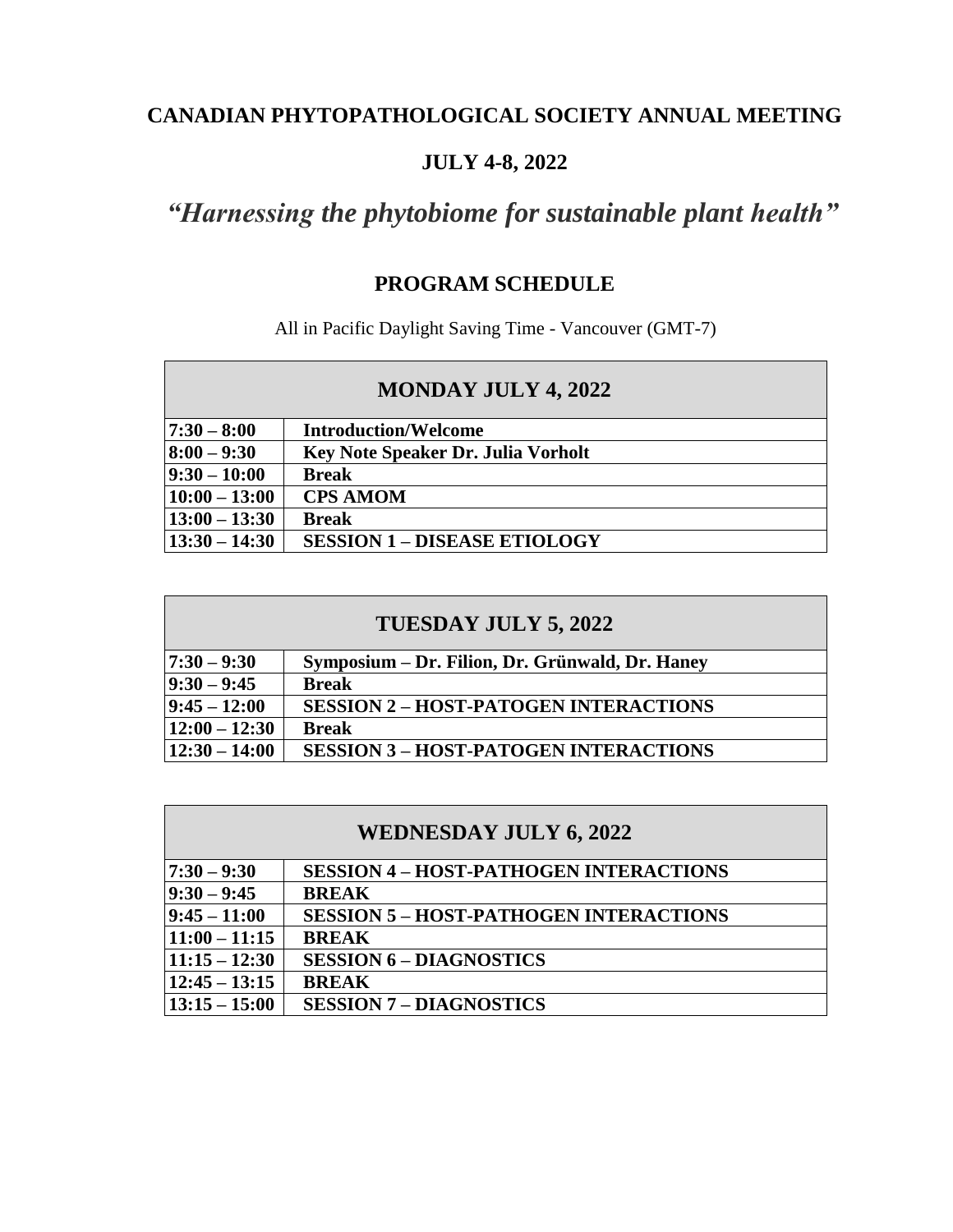| THURSDAY JULY 7, 2022 |                                      |  |  |
|-----------------------|--------------------------------------|--|--|
| $17:30 - 9:30$        | <b>SESSION 8 - DISEASE CONTROL</b>   |  |  |
| $ 9:30 - 9:45 $       | <b>Break</b>                         |  |  |
| $ 9:45 - 12:00 $      | <b>SESSION 9 - DISEASE CONTROL</b>   |  |  |
| $12:00 - 12:30$       | <b>Break</b>                         |  |  |
| $12:30 - 13:15$       | <b>SESSION 10 - DISEASE CONTROL</b>  |  |  |
| $13:15 - 14:30$       | <b>SESSION 11 - PATHOGEN BIOLOGY</b> |  |  |

| <b>FRIDAY JULY 8, 2022</b> |                                                   |  |  |
|----------------------------|---------------------------------------------------|--|--|
| $8:00 - 9:00$              | <b>SESSION 12 - PATHOGEN BIOLOGY</b>              |  |  |
| $9:00 - 9:15$              | <b>BREAK</b>                                      |  |  |
| $ 9:15 - 11:00$            | <b>SESSION 13 - DISEASE/PATHOGEN EPIDEMIOLOGY</b> |  |  |
| $11:00 - 11:30$            | <b>BREAK</b>                                      |  |  |
| $11:30 - 12:15$            | STUDENT COMPETITION & PHOTO CONTEST AWARDS        |  |  |
| $12:15 - 12:30$            | <b>ADJOURN</b>                                    |  |  |
| $12:30 - 14:00$            | <b>STUDENT SOCIAL</b>                             |  |  |

**MSc – SC: MSc Student Competition**

**PhD – SC: PhD Student Competition**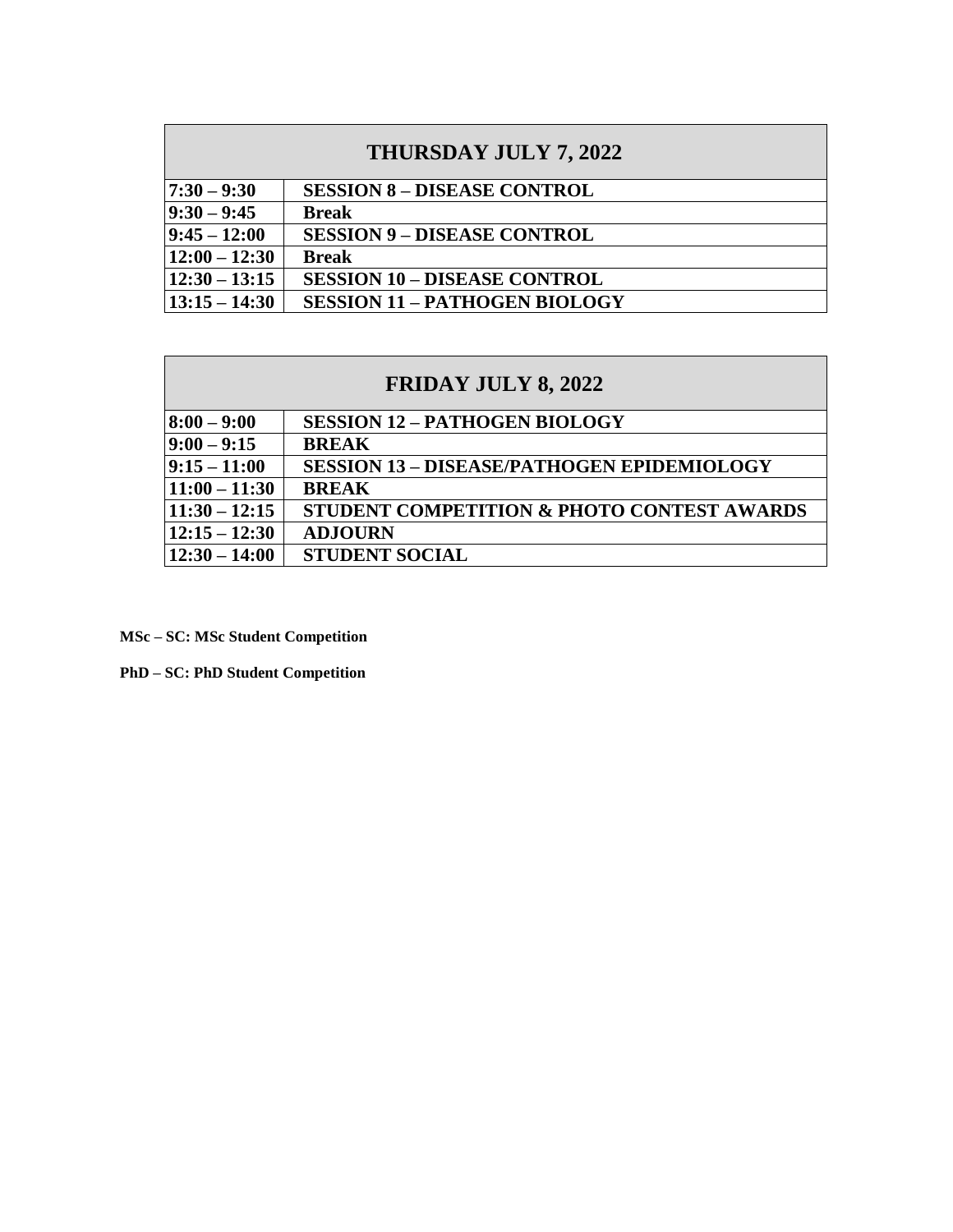# **MONDAY JULY 4, 2022**

#### **7:30 – 8:00 Welcome Address**

**Dr. Jose R. Urbez-Torres Dr**. **Lone Buchwaldt Dr. Tom Forge Dr. Gurcharn Singh Brar** 

| $8:00 - 9:30$<br><b>Key Note Speaker Presentation</b> |
|-------------------------------------------------------|
|-------------------------------------------------------|

#### **Moderator: Dr. Guus Bakkeren**

**Dr. Julia Vorholt** - ETH Zurich, Institute of Microbiology, Switzerland *The leaf microbiota: disassembling and rebuilding to explore plant microbe interactions*

# **10:00 – 13:00 CPS AMOM**

**13:00 – 13:30 Break**

# **13:30 – 14:30 SESSION 1 – DISEASE ETIOLOGY**

- **13:30 Z.K. PUNJA**, K. WANG, L. NI, S. LUNG AND L. BUIRS. *Symptomology and prevalence of Hop Latent Viroid on greenhouse grown cannabis (Cannabis sativa L.) plants.*
- **13:45 S.F. SHAMOUN**, K. RUFF, N. FEAU, G. BRADLEY, C. HALLDORSON, AND A. COSTER. *Root and soil-borne oomycetes and fungi associated with western white pine (Pinus monticola) mortality in British Columbia's seed orchards.*
- **14:00 M.N. ISLAM**, O. MOLINA, R. KUTCHER, AND X. WANG. *Crop rotation affects the structure and diversity of soil pathogenic and non-pathogenic microbial communities*
- **14:15 J.L. MacDONALD**, K.D. HANNAM, AND H. XU. *Signs and symptoms of sudden apple decline in British Columbia, impacts on tree physiology, and the potential role of environmental stressors.*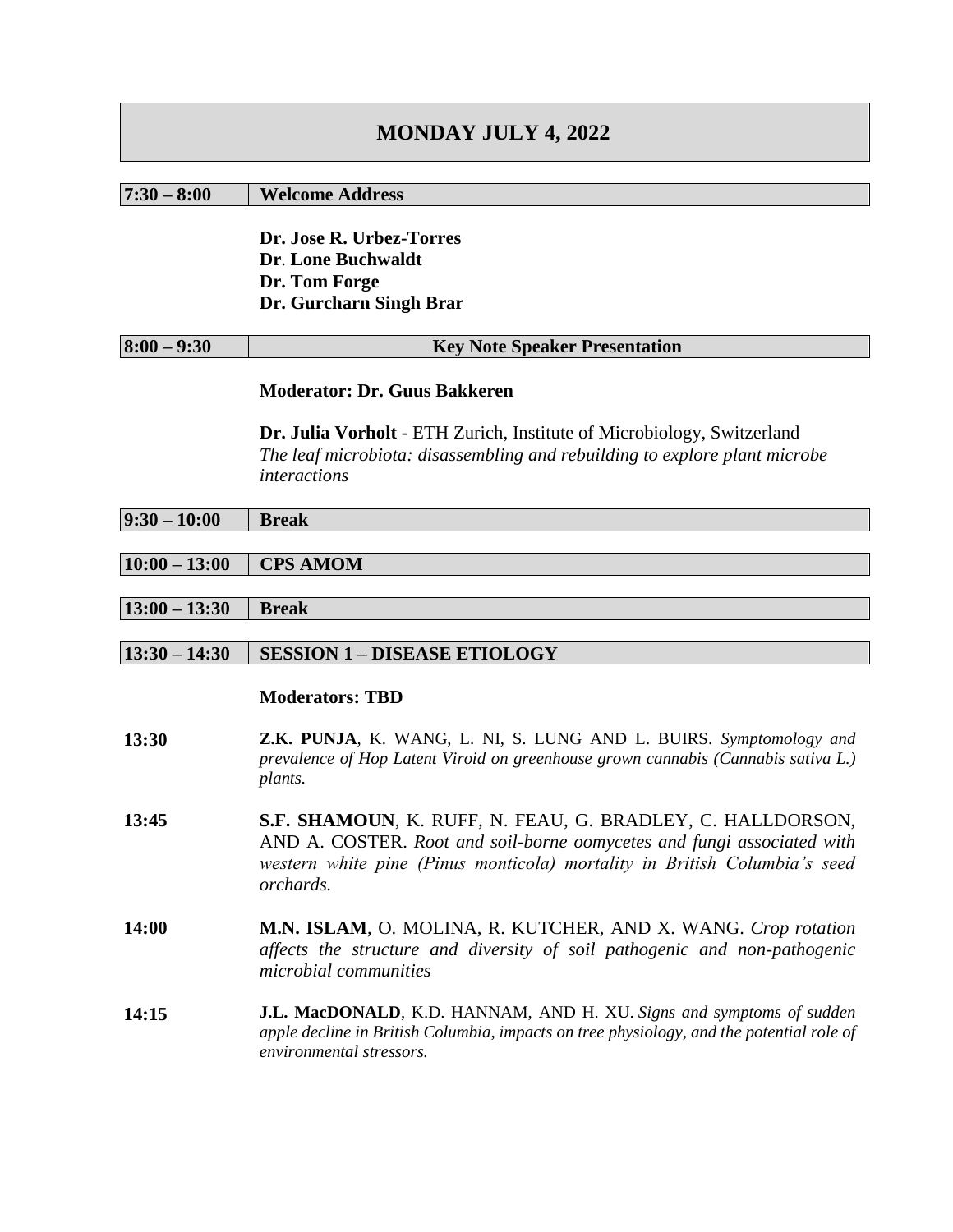# **TUESDAY JULY 5, 2022**

| $7:30 - 9:30$       | <b>CPS SYMPOSIUM</b><br>"Tweaking the phytobiome for sustainable plant health"                                                                                                                                                                                                             |  |  |  |  |  |  |
|---------------------|--------------------------------------------------------------------------------------------------------------------------------------------------------------------------------------------------------------------------------------------------------------------------------------------|--|--|--|--|--|--|
|                     | <b>Moderators: TBD</b>                                                                                                                                                                                                                                                                     |  |  |  |  |  |  |
| 7:30                | <b>Dr. Martin Filion</b> – Agriculture and Agri-Food Canada, Saint-Jean-sur-<br>Richelieu Research Centre, Québec, Canada.<br>"A functional tailored inoculation approach for plant-beneficial Pseudomonas<br>spp. promoting sustainable plant health"                                     |  |  |  |  |  |  |
| 8:00                | Dr. Niklaus J. Grünwald - USDA Agricultural Research Service, Corvallis,<br>Oregon, USA.<br>"Novel computational and genomic approaches to understand oomycete<br>emergence"                                                                                                               |  |  |  |  |  |  |
| 8:30                | <b>Dr. Cara Haney</b> – Department of Microbiology and Immunology, University<br>of British Columbia, Vancouver, Canada.<br>"Mechanisms in plant regulation of rhizosphere microbiota"                                                                                                     |  |  |  |  |  |  |
| 9:00                | <b>Round Table Discussion</b>                                                                                                                                                                                                                                                              |  |  |  |  |  |  |
| $9:30 - 9:45$       | <b>Break</b>                                                                                                                                                                                                                                                                               |  |  |  |  |  |  |
|                     |                                                                                                                                                                                                                                                                                            |  |  |  |  |  |  |
| $9:45 - 11:45$      | <b>SESSION 2 - HOST-PATHOGEN INTERACTIONS</b>                                                                                                                                                                                                                                              |  |  |  |  |  |  |
|                     | <b>Moderators: TBD</b>                                                                                                                                                                                                                                                                     |  |  |  |  |  |  |
| 9:45<br>$MSc - SC$  | V. FETTERLEY, D. GILBERT, K. GAURAV, H. S. CHAWLA, G. GERARD,<br>S. HOLDEN, H. R. KUTCHER, X. CHEN, P. HUCL, B. B. H. WULFF, C. J.<br>POZNIAK, S. ARORA AND G. S. BRAR. Summoning the ancestors: using an<br>Aegilops tauschii diversity panel to improve stripe rust resistance in wheat. |  |  |  |  |  |  |
| 10:00<br>$MSc - SC$ | S. LI, H. KAUR, C. JAYASINGHEGE, D. REINECKE, AND J. OZGA.<br>Characterization of clubroot disease development in Arabidopsis auxin receptor<br>mutants, and peat-based and partially-hydroponic assay systems                                                                             |  |  |  |  |  |  |
| 10:15<br>MSc - SC   | <b>H. LIU, H. KAUR, S.E. STRELKOV, S.F. HWANG, AND J.A. OZGA.</b><br>Transcriptome analysis of rutabaga (Brassica napus) cultivars indicates that the<br>indole glucosinolate pathway may play a role in inducing plant defense against                                                    |  |  |  |  |  |  |

**10:30** MSc - SC **E.J.R. MARCHETTA**, K. YOSHIOKA, W. MOEDER, E. DÉZIEL AND C.D.M. CASTROVERDE. *Temperature regulation of plant-rhizobacteria interactions within the soil-rhizosphere-rhizoplane interface.*

*clubroot disease.*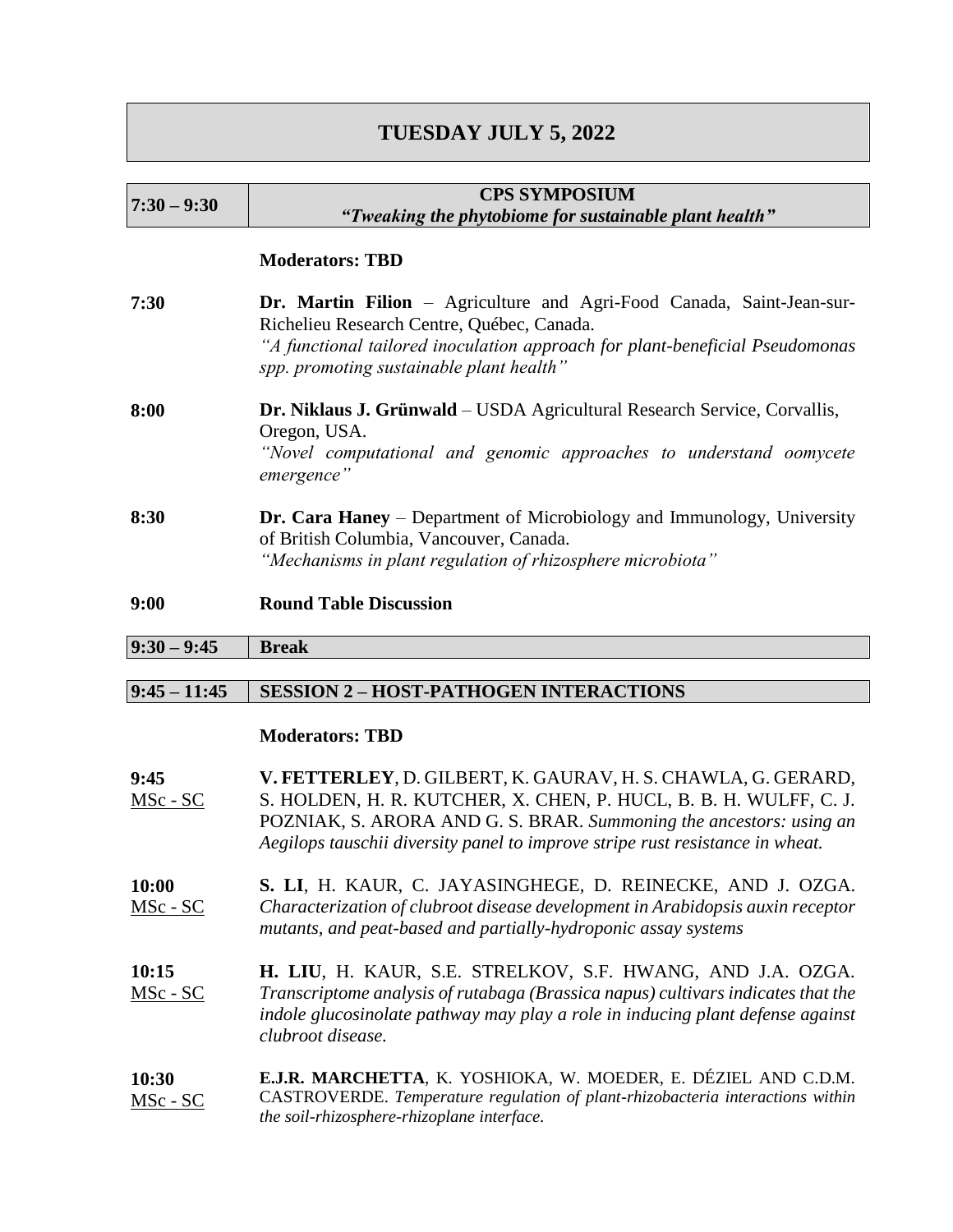**10:45** MSc - SC **R. SALIH**, J.-D. COTÉ, AND E. P.ÉREZ-LÓPEZ. *A hydroponic based system to phenotype the clubroot pathogen.*

**11:00** MSc - SC **Y. ZHANG.** *Quantitative trait locus (QTL) mapping of aggressiveness in Fusarium graminearum, causing Fusarium head blight in durum wheat*

**11:15** MSc - SC **S.G. CHESNEY**, B.D. GOSSEN, J. ROBSON, AND M.R. MCDONALD *Type of soilless mix influences the development of clubroot (Plasmodiophora brassicae).*

**11:30** MSc - SC **S. SINGH** AND G.S. BRAR. *Fusarium head blight (FHB) resistance in 'Paragon/Watkin 1190580' bi-parental mapping population.*

### **11:45 – 12:30 BREAK**

#### **12:30 – 14:00 SESSION 3 – HOST-PATHOGEN INTERACTIONS**

#### **Moderators : TBD**

**12:30** PhD - SC **G.A. DIAZ CRUZ** AND D.R.D. BIGNELL. *Regulation of nigericin and geldanamycin biosynthesis in Streptomyces sp. 11-1-2 by N-acetylglucosamine.*

**12:45** PhD - SC **K. HOLLMAN**, V.P. MANOLII, S.F. HWANG AND S.E. STRELKOV. *Characterizing the virulence of Plasmodiophora brassicae on canola with 'second-generation' clubroot resistance***.**

- **13:00** PhD - SC **J. HRYCAN**, T. FORGE, P. BOWEN, M. HART, AND J.R. ÚRBEZ-TORRES. Studding the effect that ring nematode (*Mesocriconema xenoplax*) has in disease development in young grapevines infected with *Phaeomoniella chlamydospora.*
- **13:15** PhD - SC **S.O. OSADOLOR**, M. MAYERHOFER, C. McALLISTER, R. PEERY, L.I. ZAHARIA, S. DANG, J.E.K. COOKE. *Comparative molecular responses in lodgepole and jack pines showing differential resistance to infection by Cronartium harknessii reveals a non-canonical defense response to biotrophic rust fungi.*
- **13:30** PhD - SC **I. SILVA-VALDERRAMA**, O. SILVA, J. BOULÉ, J.R. URBEZ-TORRES AND T.J. DAVIES. *Predicting pathogens' virulence: linking host breadth and pathogenicity of the Botryosphaeriaceae fungal family in grapevines (Vitis vinifera).*
- **13:45** PhD - SC **E.R.M. STORFIE**, L. GALINDO-GONZÁLEZ, S.F. HWANG, AND S.E. STRELKOV. *Identification and characterization of candidate effectors common to the resistance-breaking pathotypes 3A and 5X of Plasmodiophora brassicae.*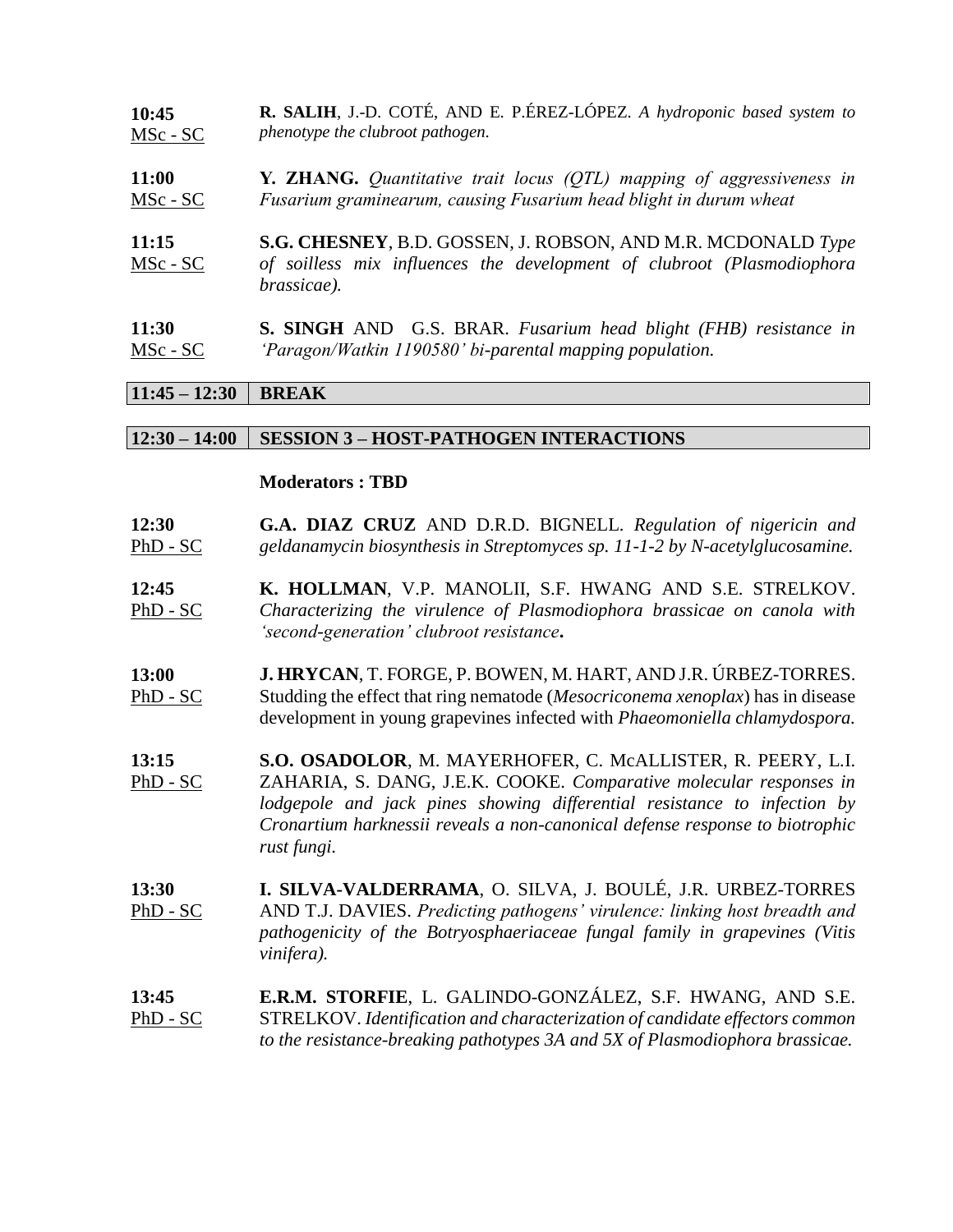# **WEDNESDAY JULY 6, 2022**

### **7:30 – 9:15 SESSION 4 – HOST-PATHOGEN INTERACTIONS**

#### **Moderators: TBD**

- **7:30**  $PhD - SC$ **Y. WANG**, S.E. SRELKOV, R. FREDUA-AGYEMAN, AND S.F. HWANG. *Exploring resistance to Verticillium longisporum in Brassica genotypes.*
- **7:45** PhD - SC **L. WU**, R. FREDUA-AGYEMAN, S.E. STRELKOV, K.-F. CHANG, S.-F. HWANG. *Identification of novel genes associated with partial resistance to Aphanomyces root rot in field pea by BSR-seq analysis.*
- **8:00** PhD - SC **S. SUN**, Y. ZHANG, C. HERRFURTH, I. FEUSSNER, AND G. BAKKEREN. *Investigating the NHP-dependent SAR pathway in common hexaploid wheat; options for broad-spectrum disease reduction?*
- **8:15** PhD - SC **H.T. YU**, S.F. HWANG, R. FREDUA-AGYEMAN AND S.E. STRELKOV. *Host range of Fusarium proliferatum isolate from canola and evaluation of the reaction of Brassica genotypes*
- **8:30** PhD - SC **S. SONG**, Z. MORALES MOREIRA, X. ZHANG, A.C. DIENER, AND C.H. HANEY. *PSKR1 helps recruit Pseudomonas fluorescens to the plant rhizosphere microbiome.*
- **8:45** G.A. DIAZ-CRUZ, K. TAHLAN AND **D.R.D. BIGNELL**. *Geldanamycin and nigericin are phytotoxic microbial specialized metabolites with a potential role in mediating plant-pathogen interactions.*
- **9:00** N. ATABAKI, **M. KALISCHUK**, B. MÜLLER, D. PRÜFER AND L. KAWCHUK. *Amplified disease resistance through a cell-surface immunity Ve receptor heterocomplex.*

# **9:15 – 9:45 BREAK**

# **9:45 – 11:00 SESSION 5 – HOST-PATHOGEN INTERACTIONS**

#### **Moderators: TBD**

**9:45** C. JIACHENG, W. CHEN, N. JINGBAI, C.W. RODNEY, H. LAWRENCE AND **L. XIANG**. *Transcriptome profiling of tomato plants infected by potato zebra chip pathogen 'Candidatus Liberibacter solanacearum': virulence and pathway analysis.*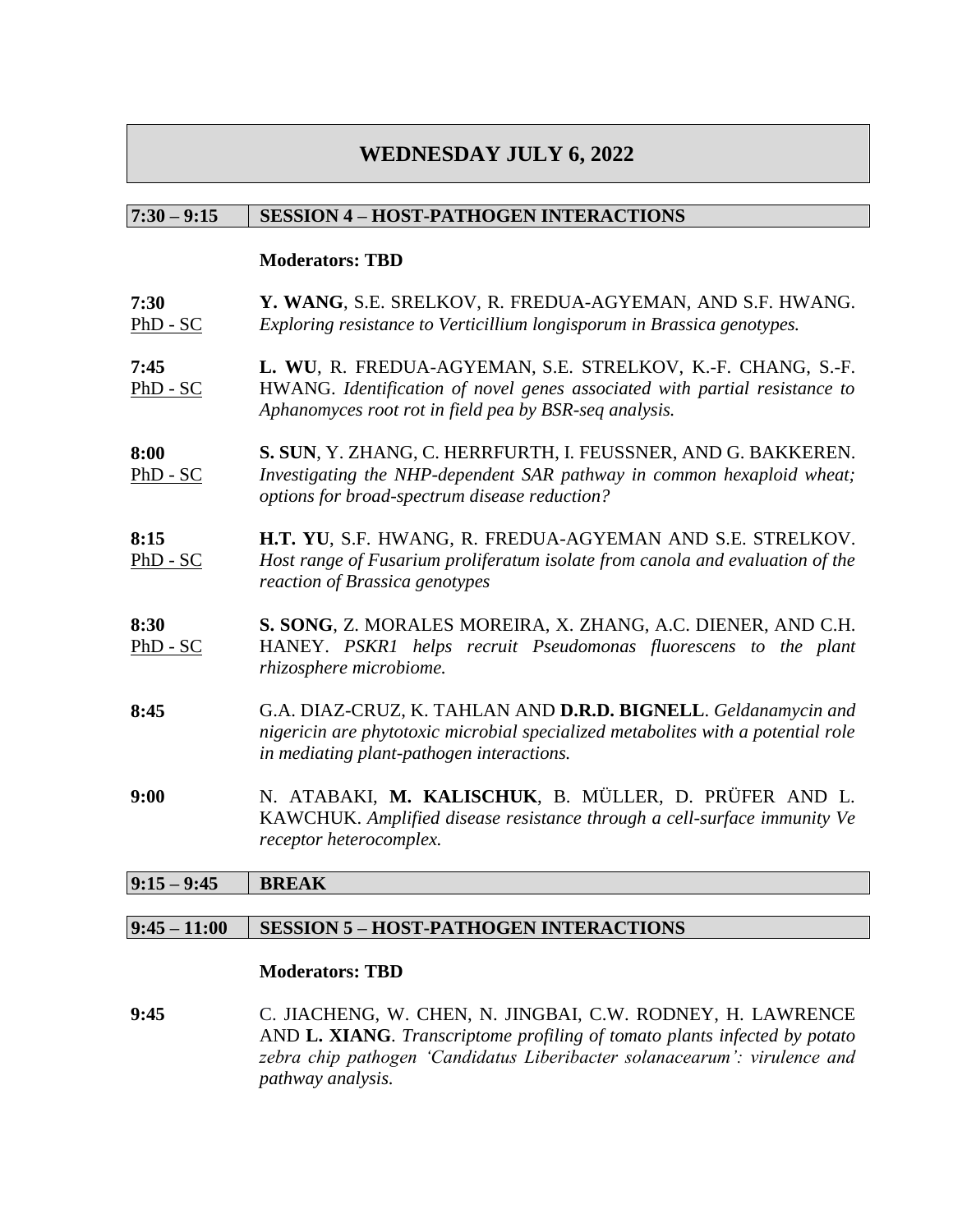| 10:00 | J.-J. LIU, A. ZAMANY, K. PELLOW, D. NOSHAD AND K.<br>KLIMASZEWSKA. Eastern white pine resistance to white pine blister rust<br>conferred by the TIR-NBS-LRR gene PmTNL2.                                        |  |  |  |  |  |  |
|-------|-----------------------------------------------------------------------------------------------------------------------------------------------------------------------------------------------------------------|--|--|--|--|--|--|
| 10:15 | A. NOVINSCAK, R. R. BURLAKOTI, AND J. GRIFFITHS. Screening tomato<br>lines for potential resistance to tomato brown rugose fruit virus in Canada.                                                               |  |  |  |  |  |  |
| 10:30 | <b>J.R. TUCKER, A. D. BEATTIE, A.C. WOITAS, C.W. HIEBERT, A.</b><br>BADEA, AND W.G.D. FERNANDO. Genome-wide association mapping of<br>spot blotch in elite Canadian two-row barley germplasm.                   |  |  |  |  |  |  |
| 10:45 | J. COOK, J.P.M. HUI, J. ZHANG, M. KEMBER, F. BERRUE, J.Z. ZHANG<br>AND Z. CHENG. Production of quorum sensing-related metabolites and<br>phytoalexins during Pseudomonas aeruginosa-Brassica napus interaction. |  |  |  |  |  |  |

### $11:00 - 11:15$  **BREAK**

#### **11:15 – 12:30 SESSION 6 - DIAGNOSTICS**

#### **Moderators: TBD**

- **11:15** MSc - SC **O. HAMILA**, C.J. HENRY, M.A. HENRIQUEZ AND C.P. BIDINOSTI. *Automated Fusarium head blight detection and total number of spikelets estimation in multispectral point clouds of wheat using 3D convolutional neural networks.*
- **11:30** MSc - SC **J.B. PEPIN**, E. GIROUX AND G.J. BILODEAU. *Advanced pre-screening of grain and oilseed using long read sequencing for bio-surveillance of phytopathogens.*
- **11:45** MSc - SC **E. MCNAB** AND T. HSIANG. *A Novel Field kit to Detect DMI Fungicide Resistance in Clarireedia jacksonii.*
- **12:00** MSc - SC **A. RETHER**, E. MCNAB, T. HSIANG. *Comparison of an amended agar assay vs. a microplate assay for assessing fungicide sensitivity.*
- **12:15** PhD - SC **J. BEUTLER**, T. LI, AND G. S. BRAR. *Xanthomonas translucens isolation from barley seeds complicated by ubiquitous coinfection with Pantoea spp.*

#### **12:30 – 13:15 BREAK**

#### **13:15 – 14:45 SESSION 7 -DIAGNOSTICS**

| 13:15    | U. ILYAS, M.N. RAIZADA, M. KALISCHUK, L. DU TOIT, AND M.R.                  |
|----------|-----------------------------------------------------------------------------|
| PhD - SC | MCDONALD. Soil microbiome in relation to the risk of cavity spot on carrots |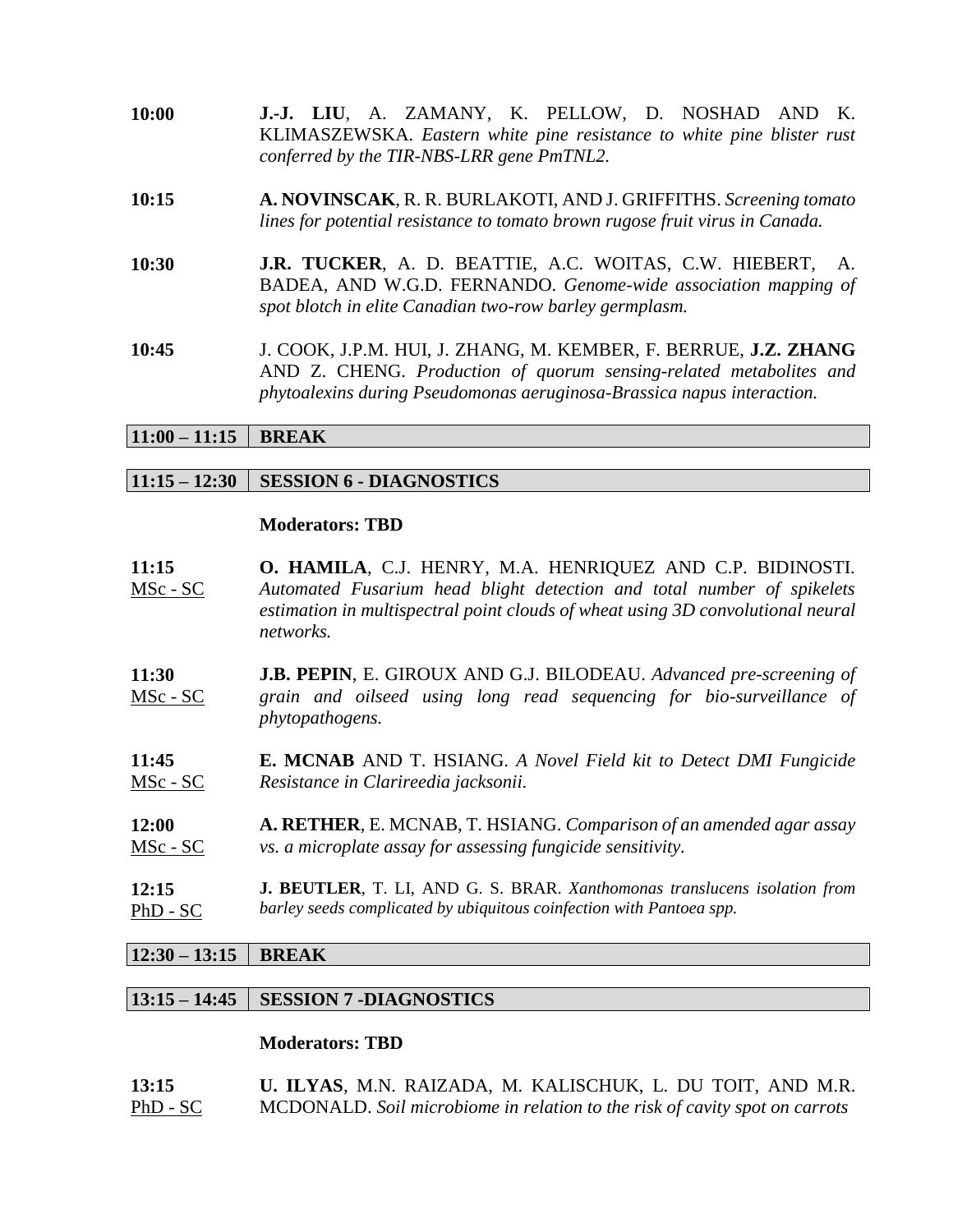| 13:30    | V.J. JAVARAN, A. POURSALAVATI, P. MOFFETT, AND M.L. FALL.                 |
|----------|---------------------------------------------------------------------------|
| PhD - SC | Detection of grapevine virome (viruses and viroids) through Nanopore cDNA |
|          | and direct RNA sequencing technology.                                     |

- **13:45** PhD - SC **A. POURSALAVATI**, V.J**.** JAVARAN, I. LAFOREST-LAPOINTE AND M.L. FALL. *An improved and high yielded soil eRNA extraction method to study soil microbiome using Nanopore direct RNA sequencing.*
- **14:00** PhD - SC **J. CHUAN**, W. CHEN, L.R. HALE AND X. LI . *PolyChrome: A bioinformatics toolkit for the detection and classification of phytopathogens based on nextgeneration sequencing, genomics, and metagenomics.*
- **14:15 G. CHARRON**, J. YERGEAU, G.J. BILODEAU, P. TANGUAY, C. BEAULIEU, H. VAN DER HEYDEN. *Identification of Phytophthora europaea as the species responsible for root-rot in Christmas tree productions and development of molecular tools for its detection.*
- **14:30 D. RADFORD** AND W. CHEN. *IsPRIMER: a new in silico tool for predicting true coverage and off-target amplicons for metabarcoding primers.*
- **14:45 M. MUNAWAR**, A.U. RAHMAN, P. CASTILLO AND D.P. YEVTUSHENKO. *Morphology and molecular profiling of pin nematodes (Paratylenchus spp.) from cultivated areas of southern Alberta, Canada.*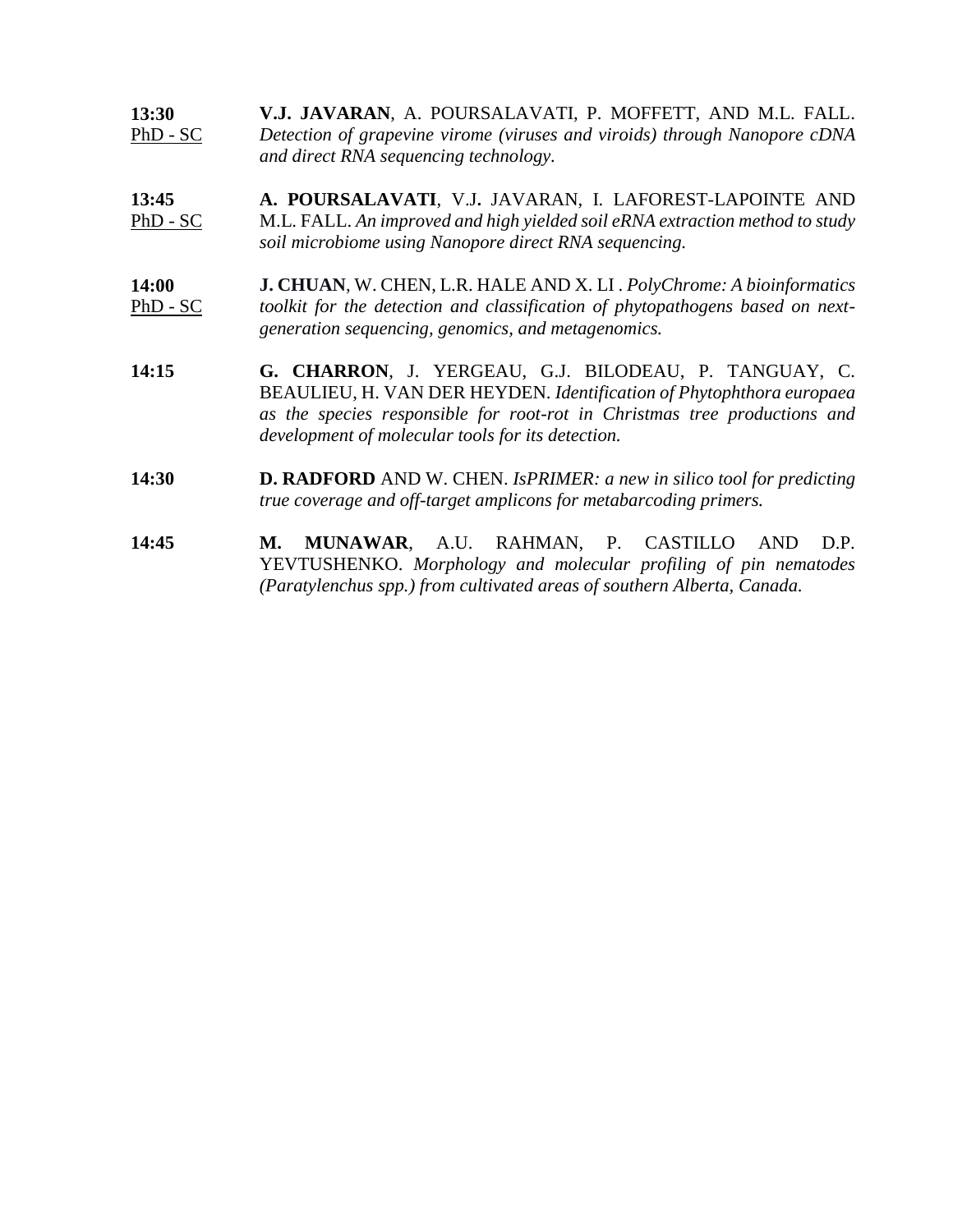# **THURSDAY JULY 7, 2022**

### **7:30 – 9:15 SESSION 8 – DISEASE CONTROL**

#### **Moderators: TBD**

- **7:30** MSc - SC **L. BUIRS**, S. LUNG AND Z. K. PUNJA. *Epidemiology and management of Botrytis cinerea on greenhouse cultivated cannabis (Cannabis sativa L.)*
- **7:45** MSc - SC **J. CLEMENT**, M. DELISLE-HOUDE, A. BARRADA, T.A.T. NGUYEN, M. DORAIS AND R.J. TWEDDELL. *Evaluation of plant biostimulants for their effect on baby leaf lettuce grown in a substrate colonised with Pythium ultimum.*
- **8:00** MSc- SC **A.C. GAHAGAN**, D. RADFORD, M. MORRISON, E. GREGORICH, S. ARIS-BROSOU, AND W. CHEN. *Rotation and tillage shape soil-borne oomycetes communities.*
- **8:15** MSc - SC **E. JOHNSTONE** AND A. FOSTER. *Detecting fungicide resistant isolates of Fusarium graminearum in the Maritimes.*
- **8:30** MSc - SC **I. THIRUGNANASAMBANDAM**, T. VUCUREVICH, N. KAV, A. LAROCHE AND J. CHALLIS. *Optimization of a real-time immunoPCR assay using polyclonal antibodies for early detection of tan spot, fusarium head blight and stripe rust of wheat.*
- **8:45** MSc - SC **L. KING**, T. FORGE, P. MUNRO, H. XU, M. JONES*. The root-lesion nematode, Pratylenchus penetrans, affects early growth and physiology of M.9, G.41 and G.935 apple rootstocks under field conditions.*
- **9:00** PhD - SC **S. SAPKOTA**, R.R. BURLAKOTI, AND Z. PUNJA. *Metalaxyl sensitivity and virulence diversity of Phytophthora rubi population from raspberry in British Columbia.*

# **9:15 – 9:45 BREAK**

### **9:45 – 11:45 SESSION 9 – DISEASE CONTROL**

#### **Moderators: TBD**

**9:45** PhD - SC **A. SHRESTHA** AND M.N. RAIZADA. *Discovery and testing of pollen and silk-associated probiotic microbes from a diversity panel of maize genotypes from across the Americas to combat Fusarium graminearum, responsible for Gibberella ear rot (GER) in corn.*

**10:00** PhD - SC **M.E.H. THOMPSON**, A. SHRESTHA, E. KHALAF, J. RINNE, C. SHEARER, V. LIMAY-RIOS, L. REID AND M.N. RAIZADA. *Exploring cultured microbes of pollinated maize silks and interactions with Fusarium*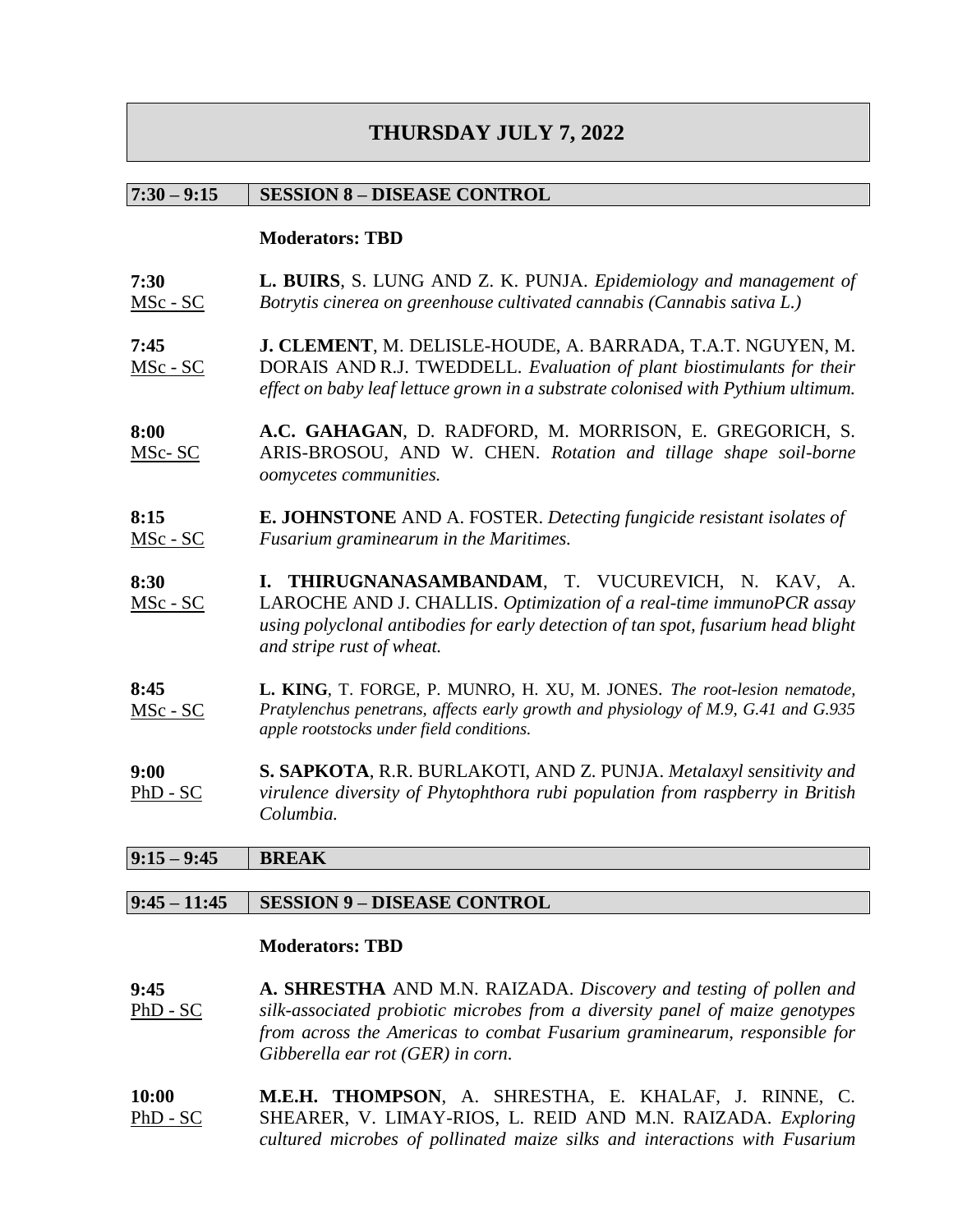*graminearum (Schwabe).* 

- **10:15** PhD - SC **Z. YU**, S.F. HWANG AND S.E. STRELKOV. *The evaluation of calcium cyanamide for clubroot management on canola.*
- **10:30** C. WIJEKOON, A. SABRA, J. R. TUCKER AND **A. BADEA**. *Comparative analysis of phenolic compounds of Canadian barley reveals potential biomarkers related to Fusarium head blight resistance.*
- **10:45 L. MA**, J. GEDAK AND D. HENDERSON. *Development of an ultra-violet control protocol for powdery mildew in greenhouse cucumber.*
- **11:00 Z. MORALES MOREIRA**, A. BRIGGS, D. THOMS, Y. LIU, J. CHANG, S. SONG, S. HOSSAIN, A. SRINIVAS, A. LIMAN, C. VUCUREVICH, W. ZHANG, S. CHATTERTON, C.H. HANEY. *Unraveling host-microbiome interactions for root-rot disease suppression in peas*.
- **11:15 Z.K. PUNJA**, C. SCOTT, L. NI AND S. LUNG*. Efficacy of copper against pathogen growth and disease development on cannabis (Cannabis sativa L., marijuana) plants.*
- **11:30 S. TAHRIRI** ADABI AND D. HENDERSON. *Evaluation of the factors influencing antifungal efficacy of Black Soldier Fly waste product against soilborne plant pathogens*

# $11:45 - 12:30$  **BREAK**

# **12:30 – 13:15 SESSION 10- DISEASE CONTROL**

#### **Moderators: TBD**

- **12:30 C.L. TRUEMAN**, J.C. AWREY AND L.L. VAN EERD. *Evidence that longterm cover cropping suppresses anthracnose fruit rot (Colletotrichum spp.) and delays defoliation in processing tomatoes.*
- **12:45 J.L. MacDONALD** AND M.T. FRANKLIN. *Biovigilance: a more inclusive approach to disease management.*
- **13:00 X. NIE**, M. SINGH, J. LAVOIE, V. BISHT, M. SHUKLA, A. CREELMAN AND T. MACKENZIE. *Assessment of cultivar sensitivity to potato mop-top virus induced tuber necrosis.*

# **13:15 – 14:30 SESSION 11 – PATHOGEN BIOLOGY**

| 13:15           | C.X. YANG, R. FREDUA-AGYEMAN, S. . HWANG, S.E. STRELKOV AND        |  |  |  |
|-----------------|--------------------------------------------------------------------|--|--|--|
| <u>MSc - SC</u> | L.Y. GORIM. Comparison of root morphological traits among Brassica |  |  |  |
|                 | accessions                                                         |  |  |  |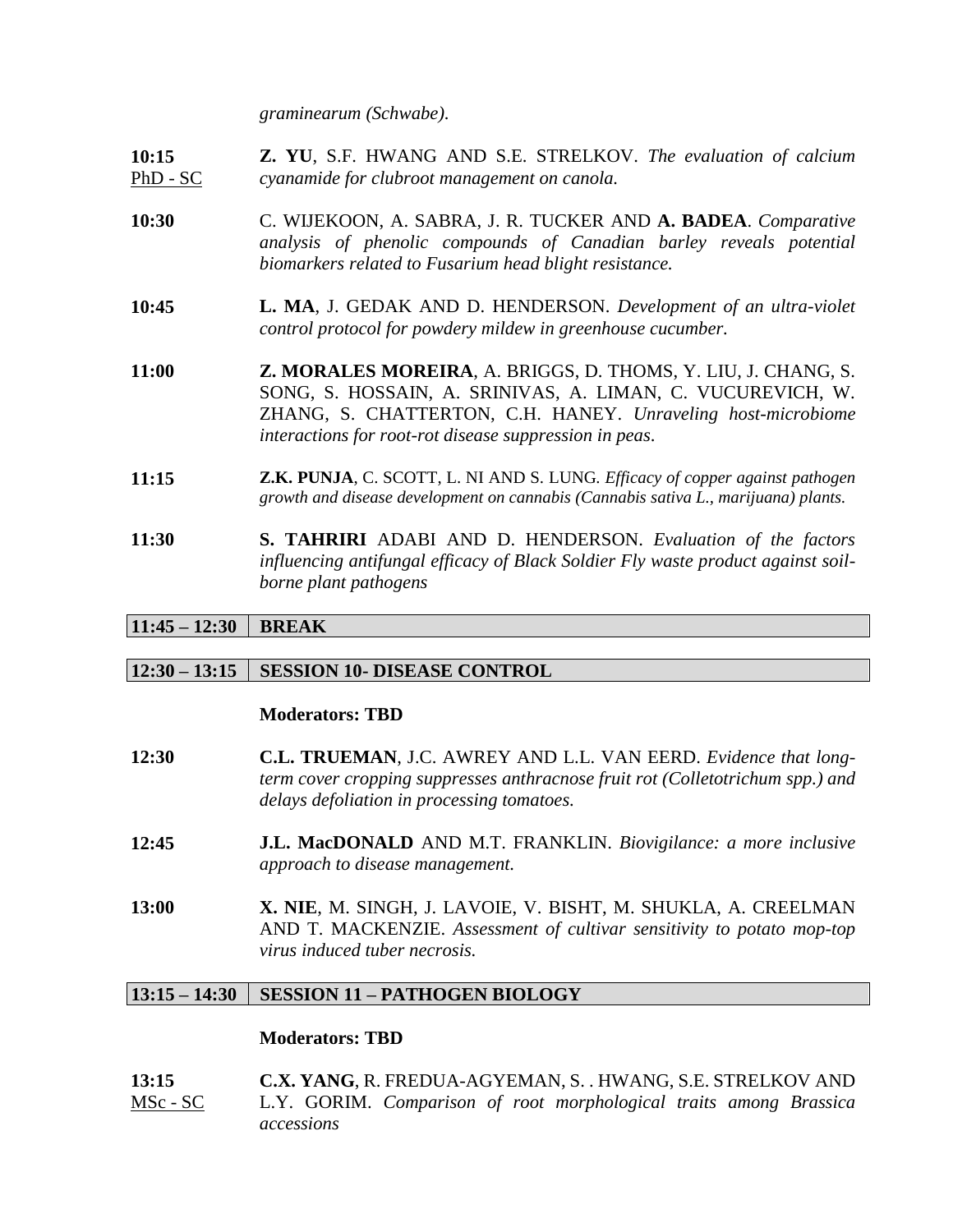| 13:30               | M.K. LARIVIERE AND B.J. SAVILLE. Exploring the stress response of Ustilago                                                                                               |
|---------------------|--------------------------------------------------------------------------------------------------------------------------------------------------------------------------|
| MSc - SC            | maydis: an antisense approach                                                                                                                                            |
| 13:45               | M.A. JAVED AND E. PÉREZ-LÓPEZ. Unveiling clubroot candidate effector families                                                                                            |
| $PhD - SC$          | through ColabFold-based structural genomics.                                                                                                                             |
| <b>14:00</b>        | A.M. SETO AND B.J. SAVILLE. Exploring the functions of an RNA helicase                                                                                                   |
| $PhD - SC$          | upregulated in the Ustilago maydis teliospore.                                                                                                                           |
| 14:15<br>$PhD - SC$ | M.S. McLAUGHLIN, S.N. YURGEL, P.A. ABBASI AND S. ALI. Impacts of<br>Abiotic Factors on the Fungal Communities of 'Honeycrisp' Apples in the<br>Atlantic Maritime Ecozone |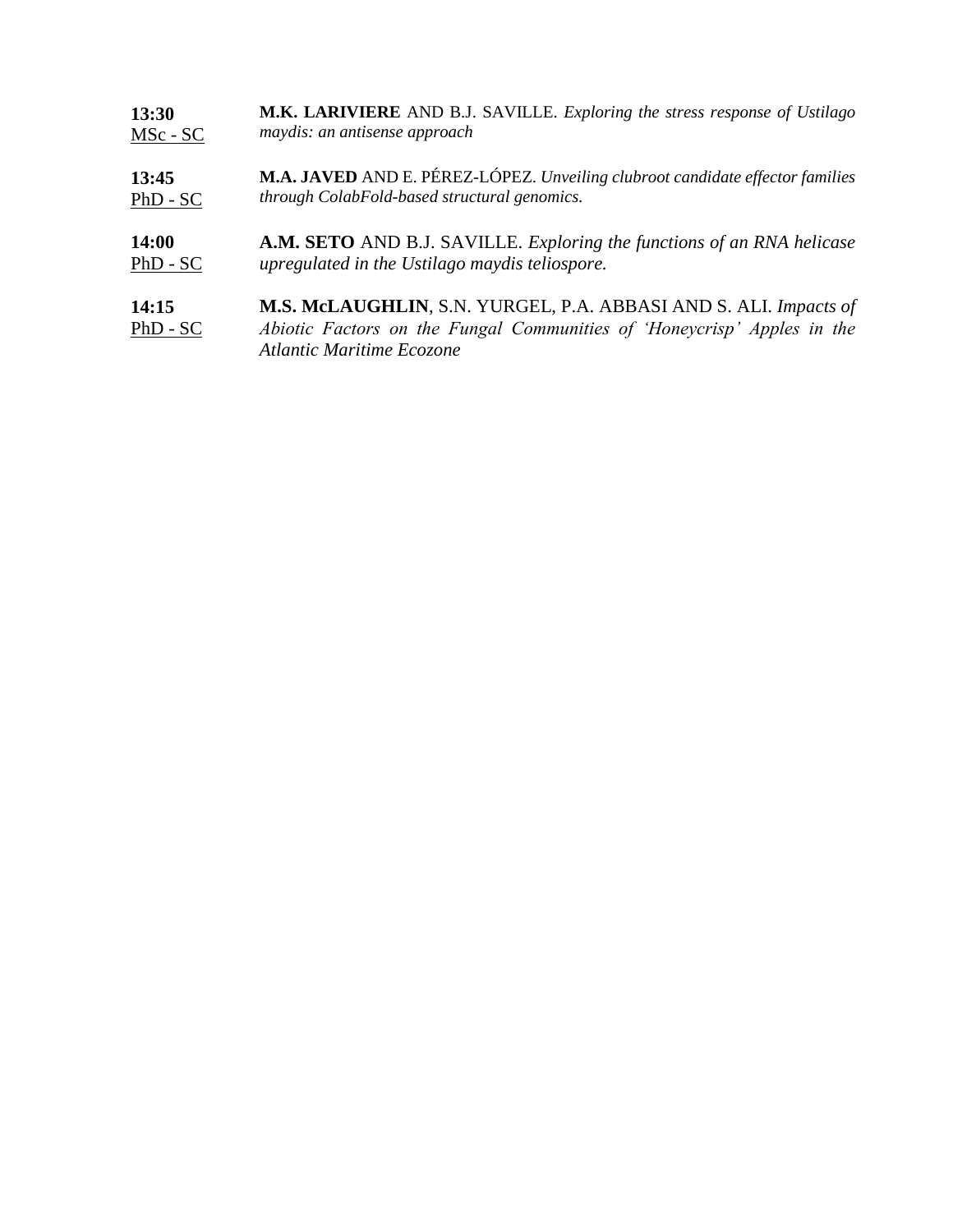# **FRIDAY JULY 8, 2022**

#### **8:00 – 9:00 SESSION 12 – PATHOGEN BIOLOGY**

#### **Moderators: TBD**

- **8:00** R. GOURLIE, M. MCDONALD, M. HAFEZ, R. ORTEGA-POLO, K.E. LOW, D.W. ABBOTT, S.E. STRELKOV, F. DAAYF, **R. ABOUKHADDOUR** *Insights into the tan spot genome and its effector genes diversity.*
- **8:15 M. HAFEZ**, M. TELFER, M.A. CARMONA, C. MOFFAT AND R. ABOUKHADDOUR. *Sequence analysis and structural features of the ToxB gene in Pyrenophora tritici-repentis and other ascomycete species.*
- **8:30 S. HOLDEN**, R. BAMRAH, J. HUBENSKY, G. BAKKEREN, B.D. MCCALLUM, H.R. KUTCHER, G.S. BRAR. *Pathogenomics of Wheat Stripe Rust reveals a population shift in western Canada***.**

### **8:45 – 9:15 BREAK**

#### **9:15 – 10:45 SESSION 13 – DISEASE/PATHOGEN EPIDEMIOLOGY**

| 9:15  | T.A. FORGE, P MUNRO, T. WATSON, M. SHARIFI, G. NEILSEN AND D.<br>NEILSEN. Influences of soil organic matter and irrigation management on ring<br>nematode population growth and its relationship with growth of sweet cherry<br>trees.                                                                                                                                      |
|-------|-----------------------------------------------------------------------------------------------------------------------------------------------------------------------------------------------------------------------------------------------------------------------------------------------------------------------------------------------------------------------------|
| 9:30  | <b>B.D. GOSSEN</b> AND M.R. MCDONALD. Decline of Plasmodiophora<br>brassicae over time in response to liming or a grass cover crop in a field trial.                                                                                                                                                                                                                        |
| 9:45  | Z.K. PUNJA, L. NI, S. LUNG AND L. BUIRS. The diverse and complex<br>mycoflora present in cannabis (Cannabis sativa L., marijuana) inflorescences.                                                                                                                                                                                                                           |
| 10:00 | T.K. TURKINGTON, H. KLEIN-GEBBINCK, H. KUBOTA, B.<br>TIDEMANN, G. SEMACH, C. GEDDES, S. CHATTERTON, M. HARDING,<br>P. LOKURUGE, A. MULENGA, E. KARPPINEN, P. MOOLEKI, D.<br>TOMASIEWICZ, G. PENG, W. MAY, R. MOHR, G. TELMOSSE, D.<br>PAGEAU, J. FENG, E. MCBAIN, AND S.E. STRELKOV. Fungicide timing<br>and assessment of risk factors for Sclerotinia stem rot of canola. |
| 10:15 | H. VAN DER HEYDEN, G.J. BILODEAU, M.O. DUCEPPE, J. B. CHARRON AND<br>O. CARISSE. Towards improved surveillance of aerial plant pathogens using nanopore<br>sequencing technology                                                                                                                                                                                            |